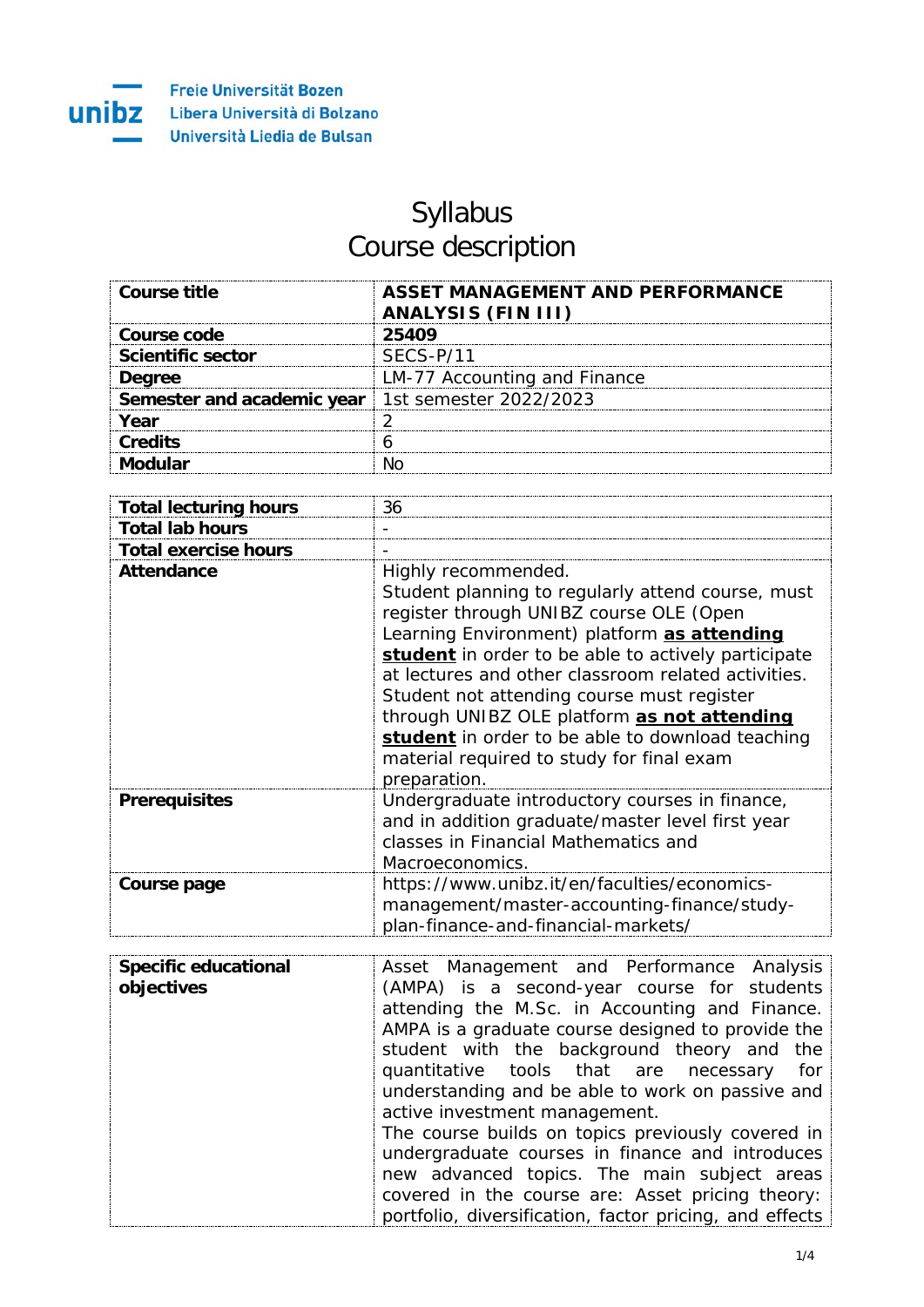Freie Universität Bozen Libera Università di Bolzano Università Liedia de Bulsan

 $\mathbf{t}$ ÷

unibz

| market efficiency; Applied investment<br>on           |
|-------------------------------------------------------|
| management and performance analysis. Examples         |
| of questions and topics we will address in class are: |
| Which investments are the riskier one? How much       |
| riskier are they? And how much extra return is        |
| required to compensate someone for accepting          |
| extra risk? How we should evaluate an investment      |
| performance relative to a benchmark portfolio such    |
| as a general market index, or a sector index?         |
| The course will alternate background sessions with    |
| exercises and in-class online simulation. The main    |
| educational objective of AMPA course is to train      |
| students on how to translate investment ideas into    |
| a portfolio that achieves a specific investment       |
| objective. For example, a mutual fund manager         |
|                                                       |
| might want to maximize the Sharpe Ratio for her       |
| portfolio – the expected portfolio excess return over |
| the riskless rate divided by the standard deviation   |
| of the portfolio return. Although theory and          |
| textbook discussions on how to approach that task     |
| give important insights, in the real world, execution |
| is far more complicated, resembling more art than     |
| science.                                              |

| Lecturer                   | Maurizio Murgia                                   |
|----------------------------|---------------------------------------------------|
|                            |                                                   |
|                            | Office SER E501                                   |
|                            | Tel. 0471/013110                                  |
|                            | maurizio.murgia@unibz.it                          |
|                            | https://www.mauriziomurgia.com                    |
| Lecturer Scientific sector | 13/B4 - SECS-P/11 - Economics of Financial        |
|                            | <b>Intermediaries and Financial Markets</b>       |
| <b>Teaching language</b>   | English                                           |
| <b>Office hours</b>        | 18 - Please refer to the lecturer's web page      |
| Lecturing assistant        |                                                   |
| <b>Teaching assistant</b>  | $\overline{\phantom{a}}$                          |
| <b>Office hours</b>        |                                                   |
| List of topics covered     | The main subject areas covered in the course are: |
|                            | Asset pricing theory: portfolio management and    |
|                            | diversification, factor pricing, and effects on   |
|                            | market efficiency; Applied investment             |
|                            |                                                   |
|                            | management and performance analysis.              |
| <b>Teaching format</b>     | Classroom activity will alternate background      |
|                            | lectures, exercises, and investment management    |
|                            | simulations                                       |

| Learning outcomes | <b>LEARNING OUTCOMES:</b>                            |
|-------------------|------------------------------------------------------|
|                   | Knowledge and understanding:                         |
|                   | Knowledge and understanding of the valuation and     |
|                   | pricing of securities in financial markets. The AMPA |
|                   | course takes the perspective of capital market       |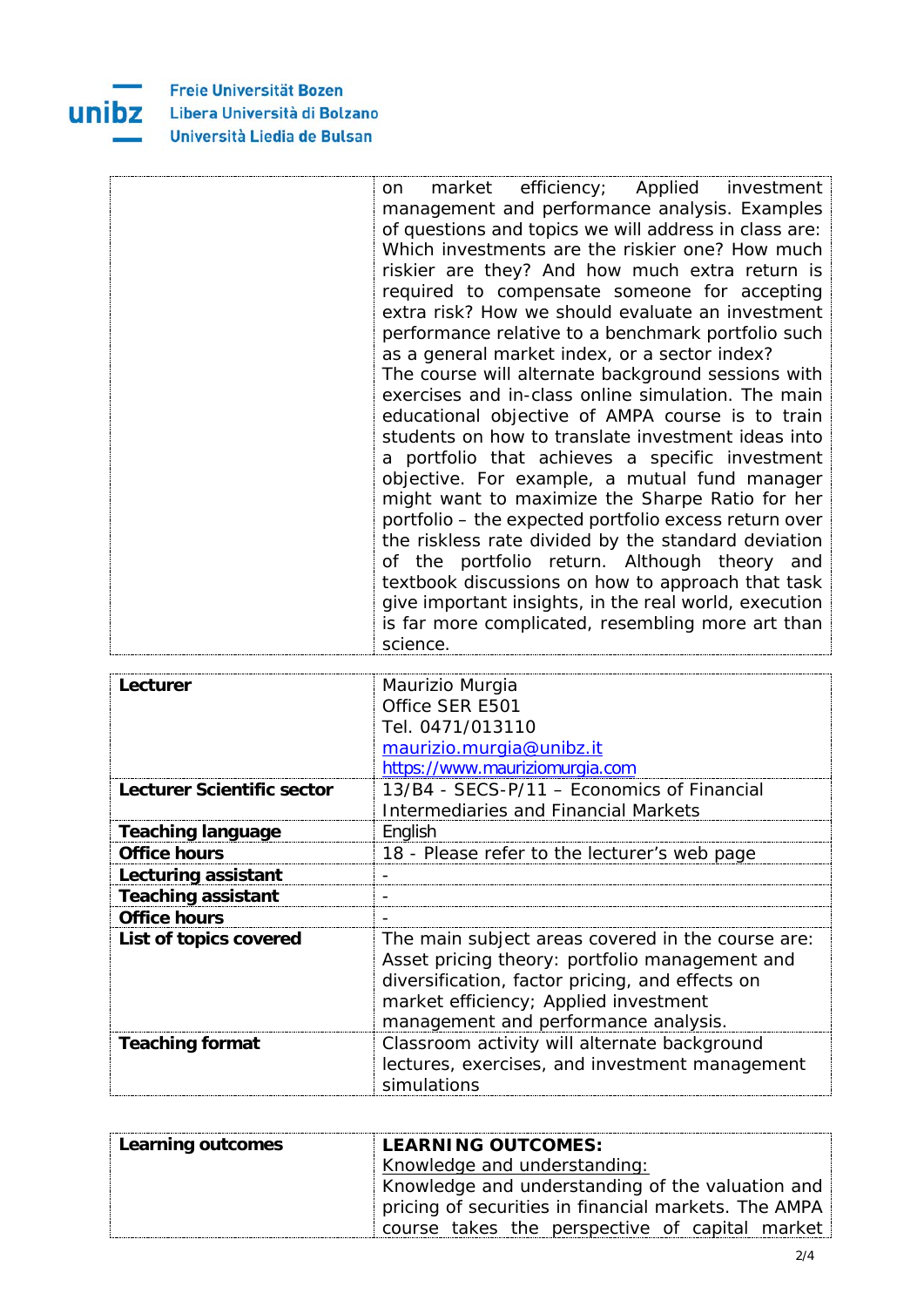

|                   | investors, as the issuers' perspective is covered in                                                 |
|-------------------|------------------------------------------------------------------------------------------------------|
|                   | the first-year master class of Advanced Corporate                                                    |
|                   | Finance. Students will learn modern portfolio and                                                    |
|                   | asset pricing theory and practice real world                                                         |
|                   | investment<br>management<br>and<br>performance                                                       |
|                   | analysis.                                                                                            |
|                   | Applying knowledge and understanding:                                                                |
|                   | Ability to use modern finance theory, financial                                                      |
|                   | models, statistical and investment analysis to be                                                    |
|                   | and<br>active<br>used<br>in in<br>passive<br>investment                                              |
|                   | management. Although the basic principles and                                                        |
|                   | fundamental trade-offs of risk-return remain                                                         |
|                   | important, students will learn the difference                                                        |
|                   | between theory predictions and the challenge of                                                      |
|                   | making investments in a nearly efficient and not                                                     |
|                   | entirely well developed and organized capital                                                        |
|                   | markets.                                                                                             |
|                   | Making judgments:                                                                                    |
|                   | The course combines the latest academic thinking                                                     |
|                   | with hands-on business practice and its main goal                                                    |
|                   | is that attending students should develop by the                                                     |
|                   | end of classroom activity an expanded ability to                                                     |
|                   | think<br>about<br>and<br>sound investment<br>analyze                                                 |
|                   | decisions, and to defend these decisions with                                                        |
|                   | analytical reasoning.                                                                                |
|                   | This course will use a combination of background                                                     |
|                   | lectures, technical notes, outside readings, case                                                    |
|                   | discussions, and online simulations to study Asset                                                   |
|                   | Management and Performance Analysis.                                                                 |
|                   | Students are expected to have thoroughly read all                                                    |
|                   | the assigned material in advance of the class to                                                     |
|                   | ensure better understanding of the issues involved                                                   |
|                   | and to have meaningful class participation.                                                          |
|                   | Communication and Learning skills:                                                                   |
|                   | Students should carefully read book chapters and                                                     |
|                   | supplemental readings and be prepared to discuss                                                     |
|                   | all assigned cases and to prepare investment                                                         |
|                   | simulation. They can expect to be asked in class to                                                  |
|                   | present their investment ideas and strategic asset                                                   |
|                   | allocations. Students should expect to work                                                          |
|                   | intensively outside of class time. Case studies and                                                  |
|                   | supplemental readings (to be found in the Library<br>course shelf and Online Reserve Collection) are |
|                   |                                                                                                      |
|                   | detailed in the course detailed syllabus and outline<br>available in course OLE platform.            |
|                   |                                                                                                      |
| <b>Assessment</b> | <b>Attending Students</b>                                                                            |
|                   | Student final grade will be a mixture of: class                                                      |
|                   |                                                                                                      |

participation to exercises and case study discussions (35%), final exam (65%). Please note